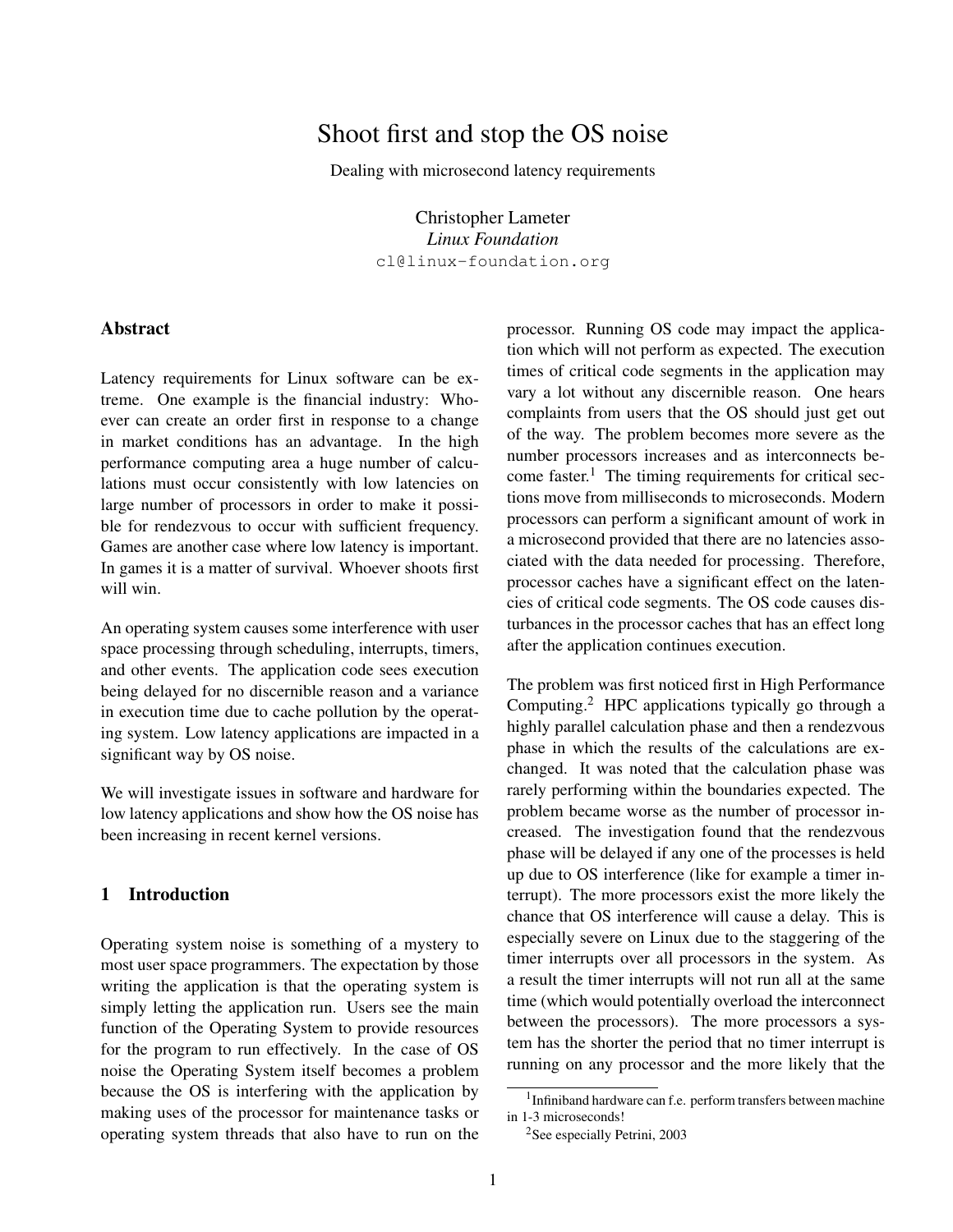rendezvous phases are delayed due to a single processor being hit with OS interference. This can lead to severe performance regressions so that some vendors have started to modify the scheduler to have special synchronized periods dedicated to OS processing in order to be able to execute concurrently on all processors without OS interference during other times.<sup>3</sup>

In the financial industry we see a arms race to lower latencies.<sup>4</sup>

Latencies for the exchange of financial data and for trading used to be measured in milliseconds but that has now come to focus on microseconds. Whoever can react in the fastest way to changing market conditions may take advantage of a favorable trade opportunity. The latency requirements in the financial sector focus more on networking and on the need of fast processing of huge and complex sets of data. The classic decision support system (DSS) paradigm is taken to extremes there. Stopping the noise results in concrete market advantages.

A similar move is seen in the gaming industry. There also a growing focus on smaller and smaller intervals for critical processing develops. If interactive computer games are played over the Internet then the focus is mostly on millisecond latencies since the WAN links do not allow smaller latencies. This limits the richness of interactivity of computer games. Recently there has been an increased move towards putting interactive games on LANs where players are in local proximity (LAN parties). Gaming software can exchange large sets of information in sub millisecond time frames in such configurations. There it is likely that we will also facing issues with microsecond latency demands in the future and therefore OS noise is also becoming factor. OS noise there can determine whoever will be able to shoot first. One side effect of latency in shooter games is that the bullet of the slower machine seems to hit the target (since the slower machine was not able to acquire the updated position of the enemy) but the enemy takes no damage since the person has already moved on in the game servers reckoning and the game server determined that the shot missed the target. The enemy is hit, it dies a horrible death on the screen of the shooter and then suddenly continues running down the corridor.<sup>5</sup>

#### 2 What is Operating System Noise

What exactly is Operating System noise? The common definition in use is any disturbance caused by the OS making use of a processor. I would like to extend that definition to cover everything not under the control of the application that has a negative impact on performance and latencies observed by code running in user mode. This goes beyond the strict notion of OS noise and more towards a notion of general noise (maybe better called *system noise*) that impact on an applications performance. Noise is not only the result of interruption of code execution (be it the periodic timer interrupt, device interrupts, software interrupts, faults and so on) but also memory subsystem disturbances due to the Operating Systems putting pressure on the cache subsystems of the processor which causes application cache line refetches.<sup>6</sup>

The use of on chip resources of a CPU by an OS or another application are important. Resources commonly available are the processor caches, the TLB entries, page tables and various register copies. Contention on all these levels can reduce the performance of the application. If the OS scans through a large list of objects in a regular way<sup>7</sup> then a large number of TLB entries may be evicted that have to be re fetched from memory later. If memory becomes scarce and the OS evicts pages from memory then the eviction may have a significant latency effect since the evicted pages will have to be re-read from secondary storage (such as a hard disk) when it is needed again.

Processors are also not isolated from each others. The notion of "CPU" that the Linux OS has is basically a hardware managed execution context. These can share caches with other "CPUs" on various levels. If cache sharing occurs between multiple of the CPUs then a process on another processor can cause cache lines of the application to be evicted, can use TLB lines and other processor resources that cause latencies for the application. The most significant effects occurs if multiple execution context share all resources of the processor like for example in hyper-threading. Operating system schedulers (like the Linux scheduler) currently only have simple handling of these dependencies and rely

 $3$ See Beckman 2008, 5. Tsafir 2008, section 4. Petrini 2003, 10 <sup>4</sup>F.e. 29West–a major player for middleware in the financial area–recently announced a vision for zero latency.

<sup>5</sup>See http://en.wikipedia.org/wiki/Multiplayer

<sup>6</sup>According to Beckman cache line eviction is the major effect increasing the latency of critical sections. But that may depend on the type of load running.

 $7$ Like for example done by the SLAB allocator in Linux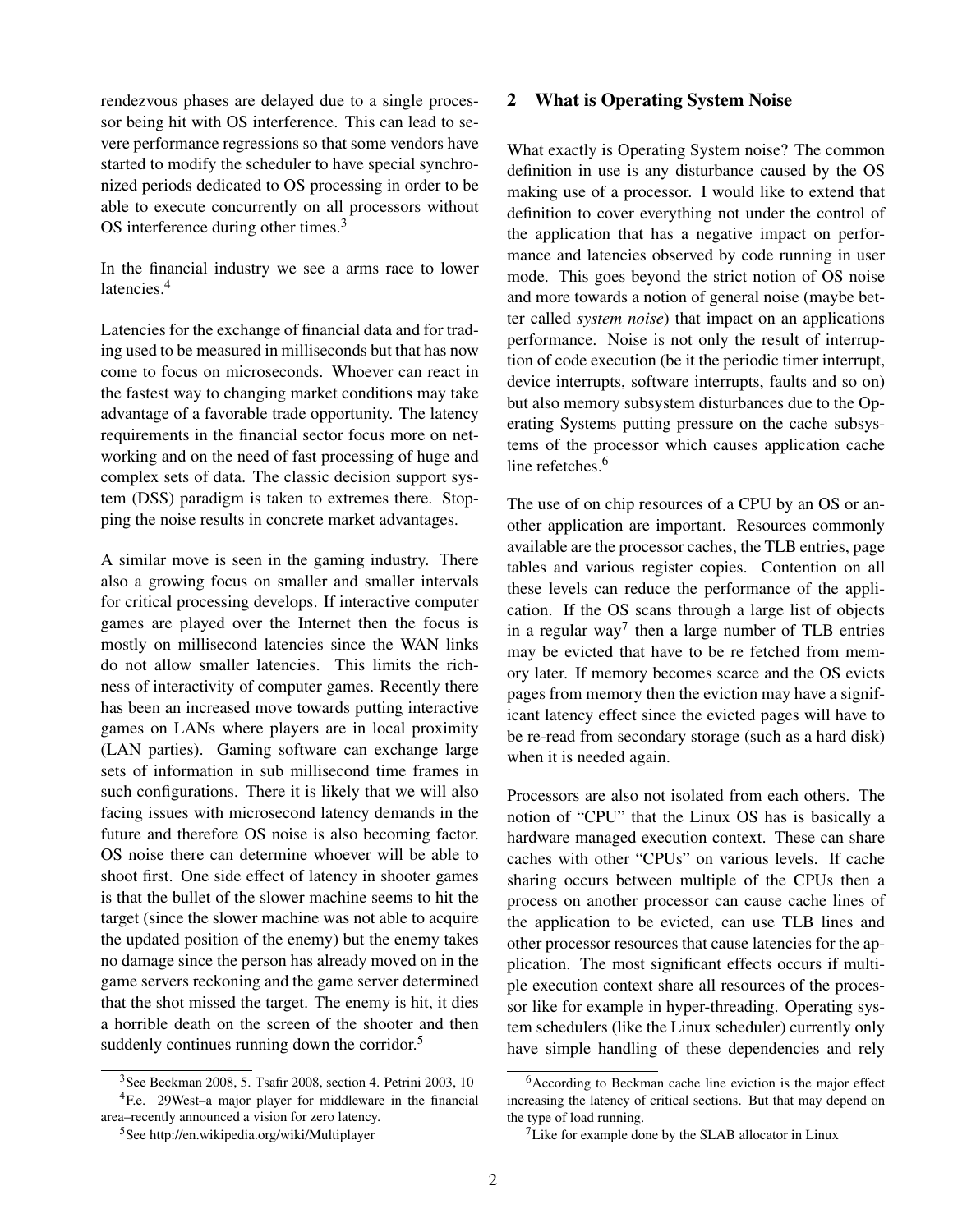mainly on heuristics. This leads to a situation in which increasing load customarily leads to a general slowdown of all processes running on the machine once all cpus are actively processing data.

# 3 Latency Overview

In order to talk in a meaningful way about latencies it is important to know what these time frames represent in reality. One thing that is often forgotten is that telecommunication or general signal latencies are limited by the speed of light (300.000km/sec). The relativistic limits become significant when signals have to run over long distances. Whenever signals must travel across a WAN link latencies in the range of milliseconds become unavoidable. Signals travel over fiber optic or copper links at the speed of around 200.000km/sec. Since the earth has a circumference of 40.000km: A signal that is supposed to reach any point on the earth (the earth is round so we can reach any point within 20.000km) must account for a minimal latency of 1/10th of a second.

Here is a list of latencies and how they apply to networking and OS events. Each latency includes the notion of a distance that a signal can have traveled in that latency period:

# 3.1 1 second

• Time needed for light to reach the moon.

# 3.2 100 milliseconds

- A signal can reach all of the earths surface.
- Minimum human reaction speed.
- Timer interrupt interval for Linux systems configured with 100 HZ.
- Half of the TCP retry interval and SYNACK interval
- Typical Internet latency for high speed consumer grade links

#### 3.3 10 milliseconds

- 2000km distance. Reach surrounding metropolitan areas.
- Timer interrupt interval for systems configured with 1000 HZ.
- Major fault (page needs to be read in from disk).
- Rescheduling to a different process on the same CPU.

# 3.4 1 millisecond

- 200km distance. Reaches systems in your city.
- Sound travels 34 centimeters. A signal from a speaker reaches your ear.
- Average seek time of a hard disk.
- Camera shutter speed.

# 3.5 100 microseconds

- 20km. Signal confined to local LAN or building.
- Maximum tolerable interrupt hold off.
- Best Ethernet ping pong times on 1G between neighboring systems.

# 3.6 10 microseconds

- 2km. Signal confined to local LAN.
- Minor page fault (Copy on write after fork).
- Duration of time interrupt.
- Duration of typical hardware interrupt.
- Typical IRQ hold off period if kernel disables interrupts.
- Duration of a system call.
- Context switch.
- Relativistic time distortion in GPS systems that needs to be compensated for.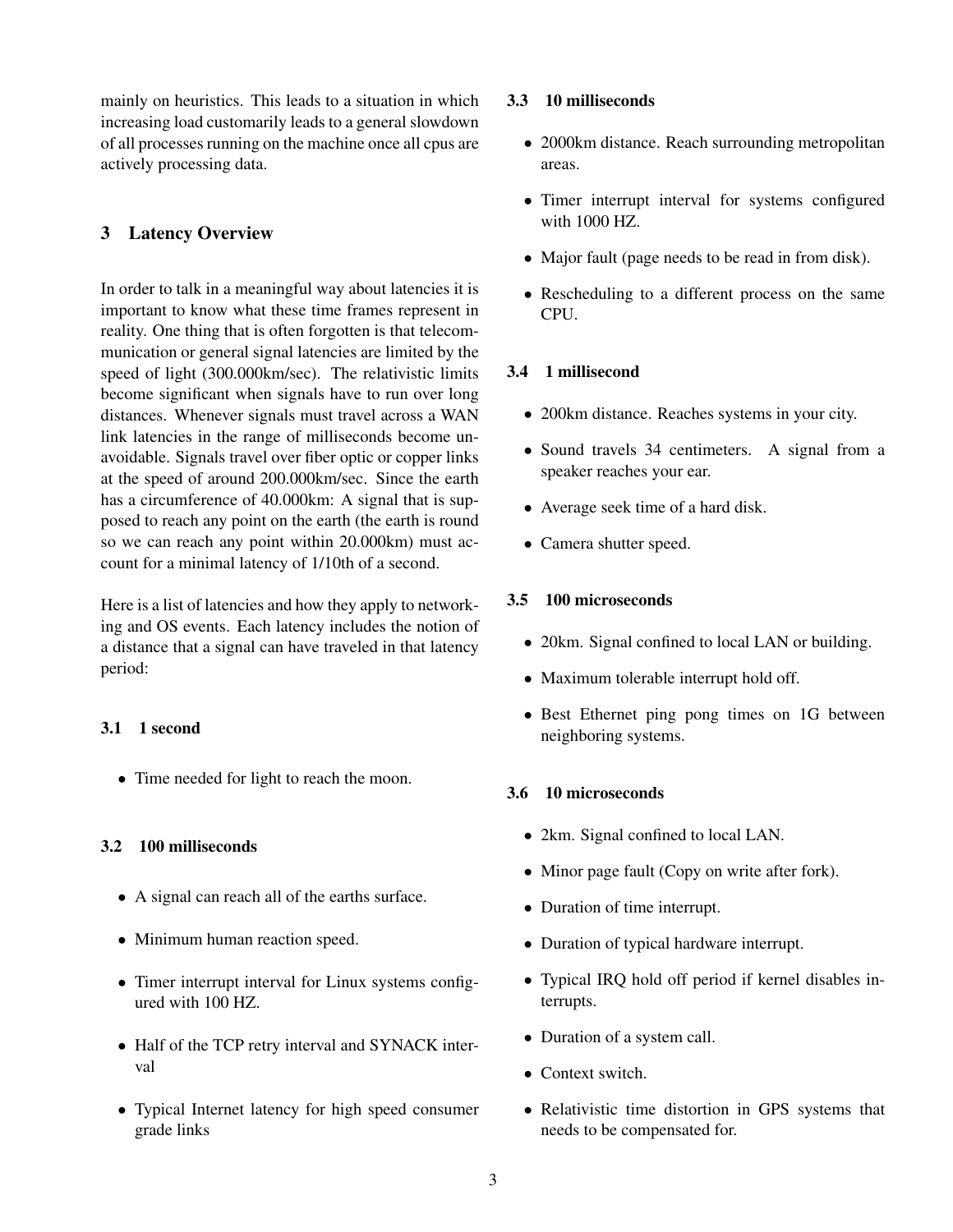#### 3.7 1 microsecond

- 200m. Local LAN.
- Resolution of *gettimeofday()* system call.
- Duration of a vsyscall
- PTE miss and reloading of TLB
- Start of hardware interrupt processing

#### 3.8 100 nanoseconds

- 20m. Within your room.
- Cache miss. Time needed to fetch data from memory.
- TLB miss.

Signalling latencies are currently a major restriction for building large supercomputers. The latency of memory subsystems can only be reduced if the subsystems are packed in a dense way. If the memory is over 20m away from the processor (even less in reality) then the time it takes the signal to travel across the wire will take up a major portion of the latency. It really does not matter how fast the memory is if its physically too far away.

Similarly one has to be careful of offers of "faster" DSL lines or network connections. "Faster" not mean that the speed of the data going across the wire is increased. It means that the number of bytes that can be transmitted at one time is increased. "Faster" DSL means a higher capacity link not that there will be any real increase in transmission speed. For gamers the distance to the game server is really important. If you live far away from the population centers then one is usually at a severe disadvantage due to signal run latencies. Others will shoot first and you will shoot and hit them but they wont get killed. The only solution for gamers to be able to shoot first is to figure out where the game serves are located and move nearer to them.

I keep getting questions about how to make things faster in terms of latency but the laws of physics are squarely in the way here. There is no solution in sight. Maybe someone can rework physics to show us how its done? Then maybe we can quantum tunnel signals, use warp drive bend time and space to fix this issue. If we can do that then we can likely also do all the other nice stuff that shows up in space fiction movies.

#### 4 Characteristics of Noise

There are a couple of way to characterize noise. Noise can be seen as an interruption of the execution of the application. Noise in this form is a simple DoC (Denial of CPU) by the OS and can be measured by repeatedly taking time stamps. If the difference is higher than usual then some outside influence interrupted the process and stole processing time. It is typical to set some limitation of a boundary over which a delay is long enough to be considered a notable noise event. The important characteristics of noise that emerge from this method are the noise duration and their frequency.

Noise also has an influence on the execution speed of code through additional cache misses, TLB misses and internal processing within the processor. It is far more difficult to measure these effects. If the execution speed of a given segment of code is known then the deviation can be determined by also measuring the execution speed of a segment. However, that is only possible for code segments that can be executed repeatedly with the same data. The noise can then be quantified in the percentage of slowdown in the code segment due to noise interference.<sup>8</sup>

Noise interacts with the application in various ways. There are applications that are sensitive to certain types or noise and can tolerate others. Typically one assumes a linear correlation of the noise due to application performance. However the noise can resonate with processing intervals of the application which can then lead to a butterfly effect that amplifies the delays in the applications. The intervals of communication of the application are of importance. If the application does not frequently exchange information with other processes then the impact of fine grained noise (as usually presented by an OS) is minimal. However, if information exchanges occur frequently then the final grained noise can affect the critical communication paths and significant effects can develop.<sup>9</sup>

Some researchers have found that noise below the 1 microsecond boundary usually does not cause significant harm.<sup>10</sup> In the following surveys we will adopt 1 microsecond as a boundary for an OS event that is considered significant for our investigations.

<sup>&</sup>lt;sup>8</sup>The measuring points will add additional latencies and cause more disturbance of processor resources in addition to the OS noise <sup>9</sup>Petrini, 2003

<sup>10</sup>Tsafir 2008, under section 3.2 *Granularity*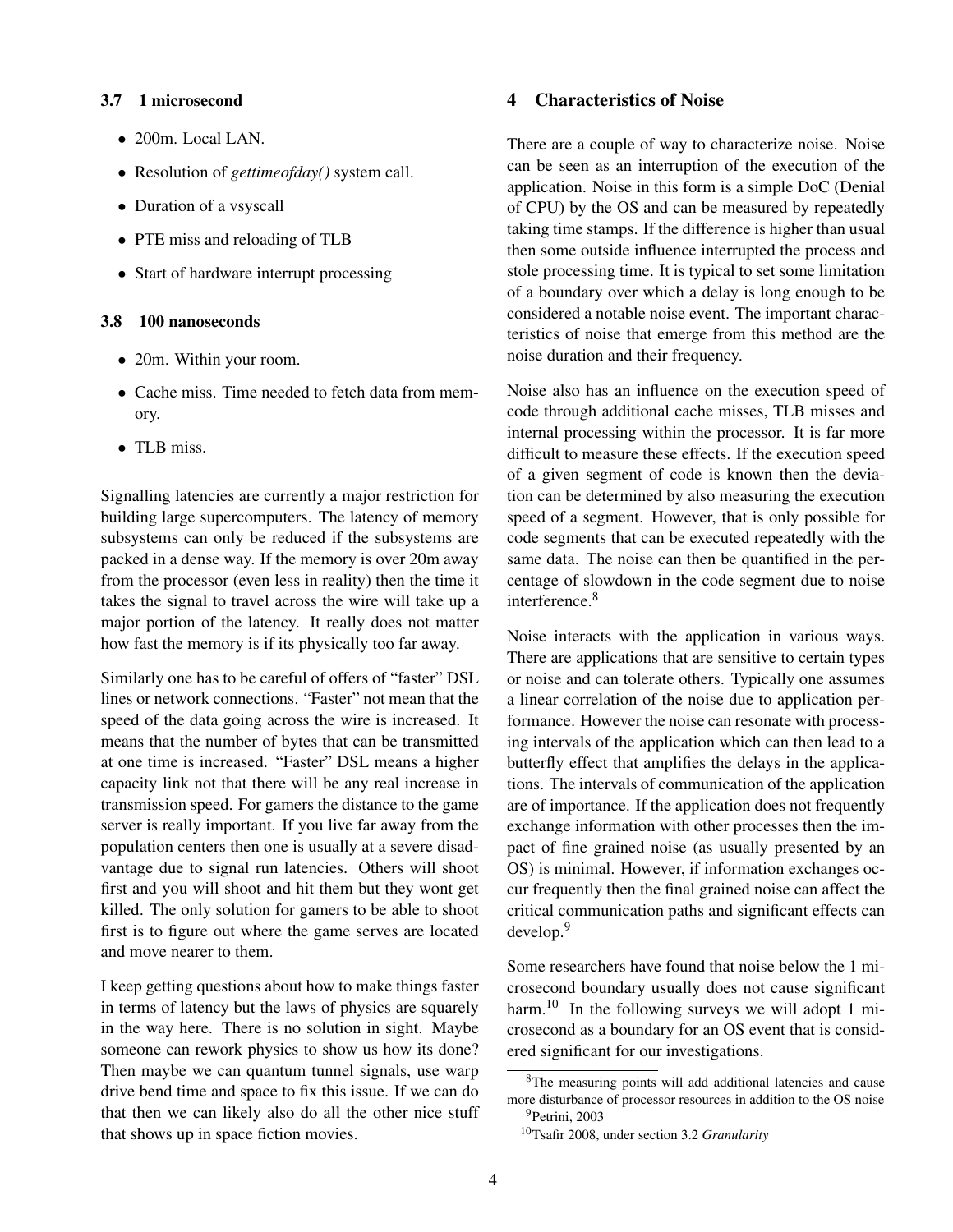#### 4.1 Sources of noise

- The Linux scheduler is a prime cause for OS noise. Even if a process runs on an otherwise idle system: The scheduler will reschedule another process on any processor at least once a second (involuntary context switches). These context switches can be avoided by setting a real time priority (SCHED\_RR or SCHED\_FIFO). But real time priorities still do not stop the OS from processing maintenance code on the same processor. Especially the scheduler softirq will still be executed from the timer interrupt to keep statistics and check if other processes should be run on the processors. The scheduler is currently not designed to leave a running process alone.
- The Linux timer interrupt occurs with HZ frequency every second. Typically kernels are run with 1000 HZ meaning that a noise event occurs every millisecond. The timer interrupt in turn may run various regular maintenance tasks that increase the length of the events impacting the application.

The kernel has an option to enable a tickless system (CONFIG\_NO\_HZ) but the tick is only switched off if a processor is idle. A busy processor will invariably get hit by the timer tick. The description of CONFIG\_NO\_HZ as enabling a "tickless system" is a bit misleading.

There are other options for how to schedule OS maintenance events. Solaris only has a timer interrupt on processor 0. All other processors are left alone. The scheduler executing on processor 0 schedules the processes running on the other processors. On Solaris it is important to run processes on other processors in order to reduce OS noise.<sup>11</sup>

• Cache disturbances

If multiple cpus (hardware execution context) share the same caches then another executing process on other cpus has access to processor resources necessary for execution. This is particularly significant if the processor supports hyper threading. All caches are shared then. L2 and L3 caches are also frequently shared between multiple processors.

# • TLB miss

TLB misses occur when the cache of virtual to physical mappings of the processors get exhausted. This is common if a threads memory accesses are sparse or are randomly covering large memory areas. Pointer chasing is a typical application that creates TLB misses. If the working set of a process becomes larger than the TLB coverage then it is possible that every memory access requires a new TLB fetch. If the TLB use of an application is high then OS processing may cause key TLB entries to be evicted.

TLB resources are typically shared between multiple cpus meaning that the full TLB coverage is not available for single processor.

• Major page fault

Major page faults involve bringing in a page from secondary storage (usually a hard disk). These are also a major causes of latency. Major faults are avoided by read ahead functionality of the file system. If the system detects linear reads from a disk device then multiple of pages are read in anticipating future faults. If read ahead has been performed for a page then only a minor fault will be generated.

Major faults can accumulate if the OS starts to evict pages from memory that have been rarely used. If the pages that are missing from the process are relatively sparsely spread over large areas of secondary storage then the read ahead logic will be ineffective and each page fault may cause long latencies. From the application perspective these are not discernible from OS noise. The application accesses a memory location which results in an unexpected major delay.

• Minor page fault

A minor fault is making a page visible to a process that has never accessed it before. If another process or read ahead has already brought a page into memory then a minor fault involves settings up the page tables so that the page becomes visible in the address space of a process.

A minor fault can also occur when writing to the memory of a page. In that case we may have to copy the page (Copy-On-Write = COW) or update page dirty statistics.

• System threads

The Linux kernel itself creates threads that are used for scheduling background write out, event handling and so on. File systems and other kernel

<sup>11</sup>Radojkovic 2007, 5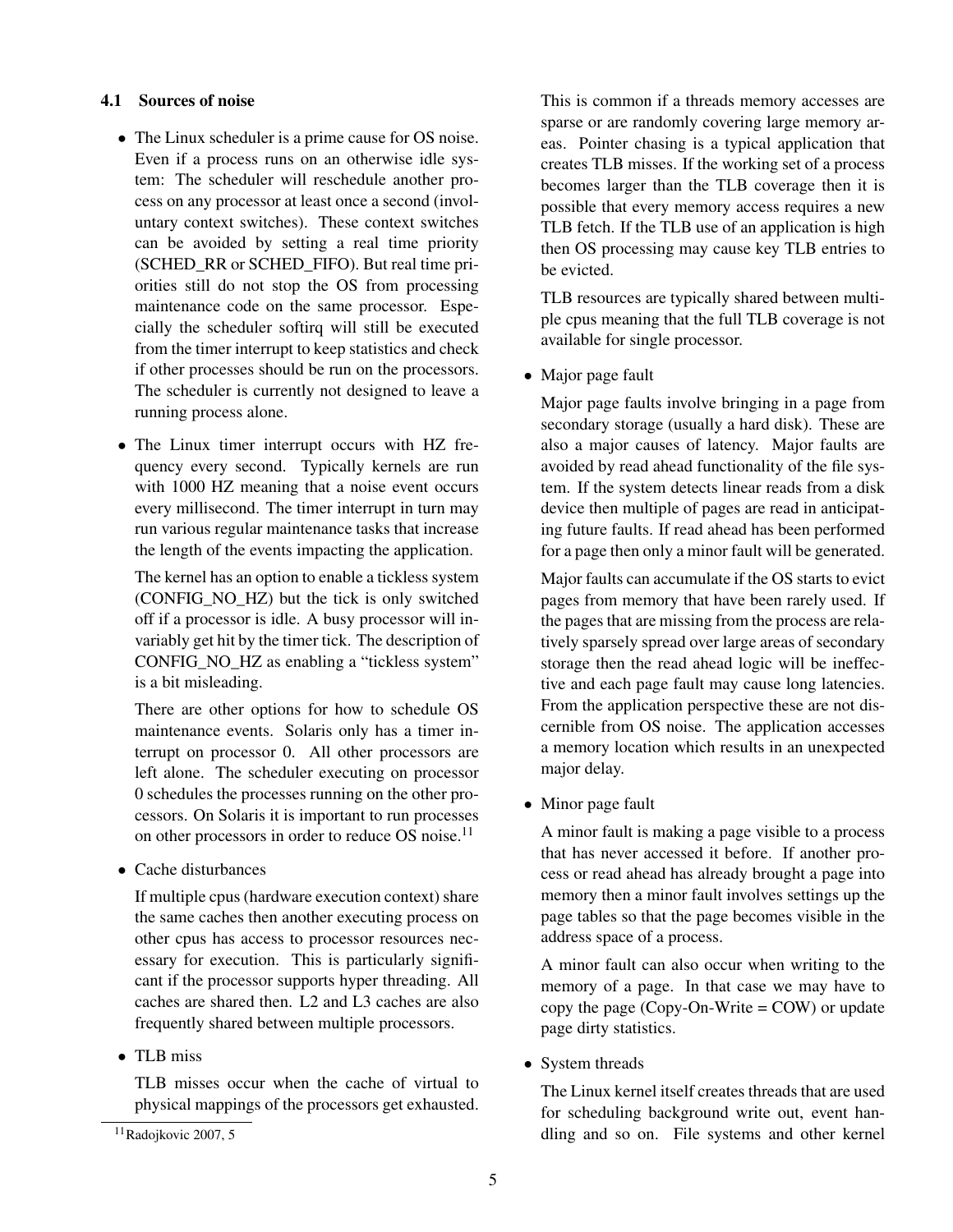subsystems create their own background processes. These are usually fixed to a specific processor. The way to keep these quiet is not do perform actions that require background activities on a processor. The activities of these threads will shut down after some idle time of the subsystems.

It is fairly typical for these threads to only cause minor delays. However, the scheduler has to perform a context switch to the threads and back. The overhead increases significantly if large lists have to be processed (LRU expiration of inodes, slab object expiration).

• User space background daemons

The user space background daemons are mostly created during boot up and have various administrative functions. It is possible to bind these processes to specific processors through the *taskset* tool. These background daemons can cause particularly long hold offs. Notorious examples are logging daemons that can issue fsync() system calls to force the log messages onto disk which may cause long delays due to synchronous write outs to disk.

#### 5 Utilities to measure noise

I found no tools to measure noise under Linux so I created a series of test programs available at http://gentwo.org/ll. A small introduction to some of their features.

# 5.1 Low latency library

The low latency library (*ll*) contains basic function to obtain time stamps in a variety of magnitudes in an inexpensive way via the time stamp counts. Logic is included to determine the processors characteristics and the cache layouts from user space. These are basic necessities for measuring intervals in an accurate way with the least impact on a user space program and for tuning a user space application to the cache size or number of cores available.

# 5.2 latencytest

*latencytest* is a tool that continually retrieves the value of the time stamp counter and compares with the last time stamp obtained before. If a certain threshold (default 1 microsecond) is reached then the event is registered as a noise event. Latencytest produces a histogram and prints out statistics regarding the intervals observed. Latencytest monitors various scheduler statistics about itself and will note if the scheduler moves the process to another processor or performs a context switch away from the process.

Latencytest is a test load that can be run while other system activity is going on or with special scheduler parameters to see how the scheduler would change the treatment of a process.

The code used to determine how scheduling can affect the test load can be used as sample code to instrument a user space program. Typically these would be used to determine characteristics of key critical code segments.

# 5.3 latencystat

*latencystat* is able to display latency statistics of any process in the system via the /proc/<pid>/schedstat information. It is comparable to *vmstat* and displays continually how long a process ran without another process having been scheduled and determines the average wait time from the point that a process became runnable until the scheduler gave the processor to the process.

# 5.4 trashcache

*trashcache* is a program that runs forever and does random memory accesses in order to trash the processor caches. Running *trashcache* on a sibling CPU can be used to gauge the impact of CPU cache thrashing on a user space process.

# 5.5 OS diagnostics

The operating system itself has counters for scheduler events that one can query f.e. via the *getrusage()* system call. Example code can be found in the source code for the *latencytest* tool.

# 5.6 udpping

*udpping* is another tool to measure OS noise by sending network packets back and forth between two systems. The UDP ping pong is the fastest time to communicate between two hosts using the IP stack. Noise shows up as variances of transfer times between both system.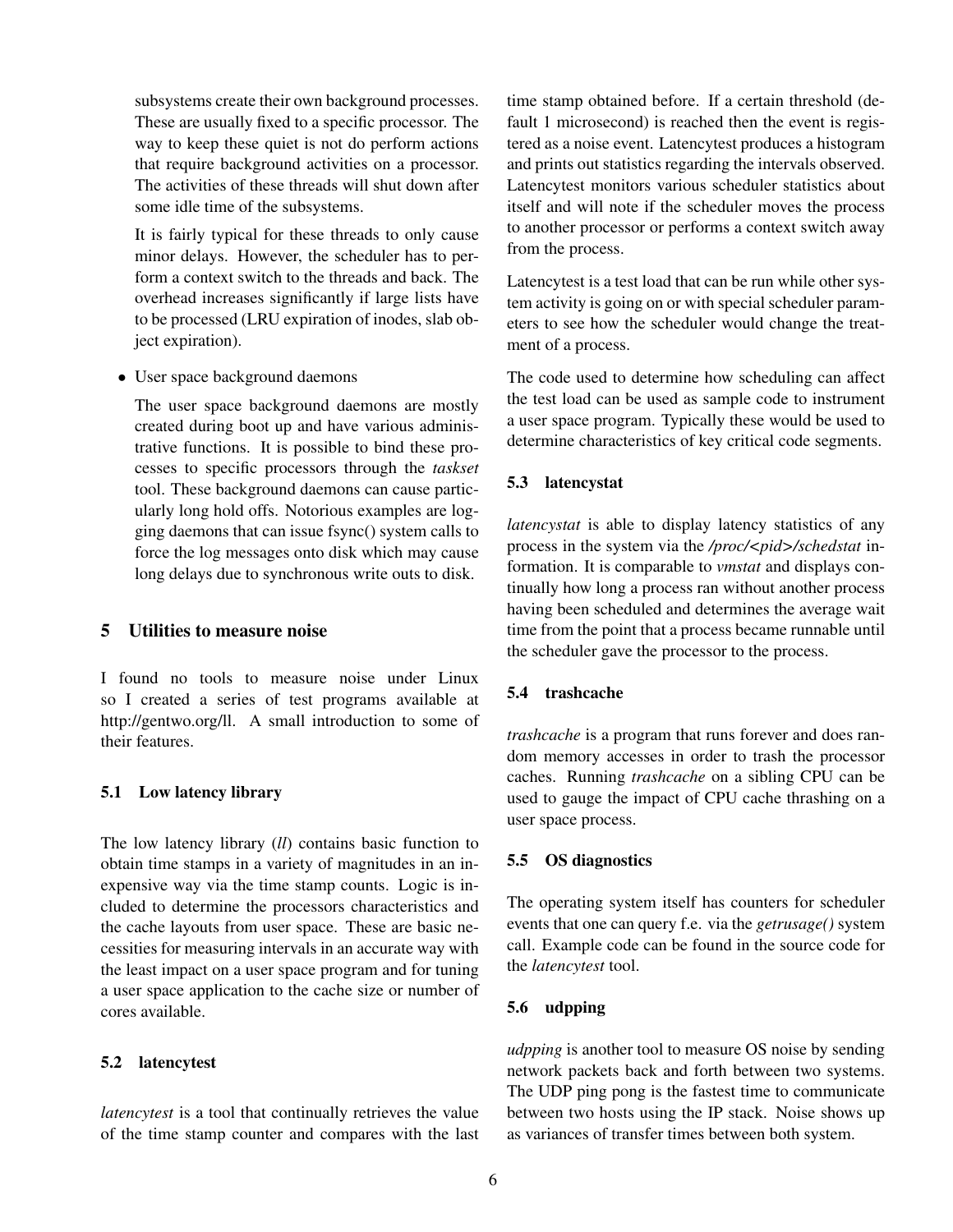# 6 Some OS noise measurements under Linux

The tools above can be used to measure the OS noise characteristics under Linux. Here we measured a completely idle system and see what the effect of the OS has on a simple test load (latencytest tool). It is important to note that this is the best scenario that can ever happen for the given kernel version. There will be numerous additional disturbances through cross-cache effects, system and user space daemons and so on if the system would be running a realistic load. What we measure here is a best case scenario. Everything else is guaranteed to be worse than what we measure.<sup>12</sup>

First a test running *latencytest* for various kernel versions. The tests are run for 10 seconds each and we record events longer than 1 microsecond. Most of the events recorded are timer interrupts of a duration longer than 1 microsecond. Timer interrupts may occur that are less of one microsecond in duration but these low latencies are only reached during favorable conditions when not much work is to be done from the timer interrupt and if the queue of functions to call is small. The test load does not have a large cache footprint (fits nicely into the L1 cache) meaning that most of the cache lines used for the timer interrupt will remain in memory. The processor in use here is a Penryn, dual quad core (Xeon X5460) at 3.16Ghz.

| Version | Test 1 | Test 2 | Test 3 | Sum  |
|---------|--------|--------|--------|------|
| 2.6.22  | 383    | 540    | 667    | 1590 |
| 2.6.23  | 2738   | 2019   | 2303   | 7060 |
| 2.6.24  | 2503   | 573    | 583    | 3659 |
| 2.6.25  | 302    | 359    | 241    | 902  |
| 2.6.26  | 2503   | 2501   | 2503   | 7507 |
| 2.6.27  | 2502   | 2503   | 2478   | 7483 |
| 2.6.28  | 2502   | 2504   | 2502   | 7508 |
| 2.6.29  | 2502   | 2490   | 2503   | 7495 |
| 2.6.30  | 2504   | 2503   | 2502   | 7509 |

Table 1: Latency events >1 microseconds for a number of kernel versions

The number of noise events was initially quite low. With 2.6.23 (which introduced a new scheduler) we see a significantly higher number of noise events. Things improved with 2.6.24. In 2.6.25 we had a significant reduction of the OS noise to the smallest value seen. However, that was lost in 2.6.26.

The tests were run on a "tickless" system (CON-FIG NO HZ is set) because the description for a "tickless" system given was that the timer interrupt only occurs as necessary. However, as seen here: The timer interrupt seems to occur regularly.

Each test run 10 seconds and in those 10 seconds 2500 time 1 HZ intervals occur since the kernel was configured with 250 HZ. Therefore what we see here are must be timer interrupts causing noise. The timer interrupt in 2.6.22 and 2.6.25 ran less than 1 microseconds otherwise the latencytest tool would have registered them.

The next test shows the average length of the noise events registered.

| Version | Test 1 | Test 2 | Test 3 | Average |
|---------|--------|--------|--------|---------|
| 2.6.22  | 2.55   | 2.61   | 1.92   | 2.36    |
| 2.6.23  | 1.33   | 1.38   | 1.34   | 1.35    |
| 2.6.24  | 1.97   | 1.86   | 1.87   | 1.90    |
| 2.6.25  | 2.09   | 2.29   | 2.09   | 2.16    |
| 2.6.26  | 1.49   | 1.22   | 1.22   | 1.31    |
| 2.6.27  | 1.67   | 1.28   | 1.18   | 1.38    |
| 2.6.28  | 1.27   | 1.21   | 1.14   | 1.21    |
| 2.6.29  | 1.44   | 1.33   | 1.54   | 1.44    |
| 2.6.30  | 2.06   | 1.49   | 1.24   | 1.60    |

Table 2: Duration of Latency events >1 microseconds for a number of kernel versions

The tests shows that the time spend in the timer interrupts gradually increases. Interestingly 2.6.22 and 2.6.25 have much longer noise durations. The long durations may be a consequence of the OS batching multiple events in fewer timer events. The remaining timer events have less processing to do and therefore their processing time may under the 1 microsecond boundary. A significant portion of timer events in 2.6.22 and 2.6.25 took less than 1 microsecond.

We see the effect of kernel bloat in 2.6.28, 2.6.29 and 2.6.30. The average time spend in the timer interrupt gradually increases. This causes more and more regressions for latency sensitive applications. The question is what is worse: Batching events to have fewer noise above 1 microsecond of longer duration or having more events with a smaller duration.

The above results suggests a simple way to reduce the frequency of OS noise in the Linux kernel: Reduce the frequency of the timer interrupts. In the following measurements we let *latencytest* run for 60 seconds

<sup>12</sup>For a worse case run a latencytest during a kernel compile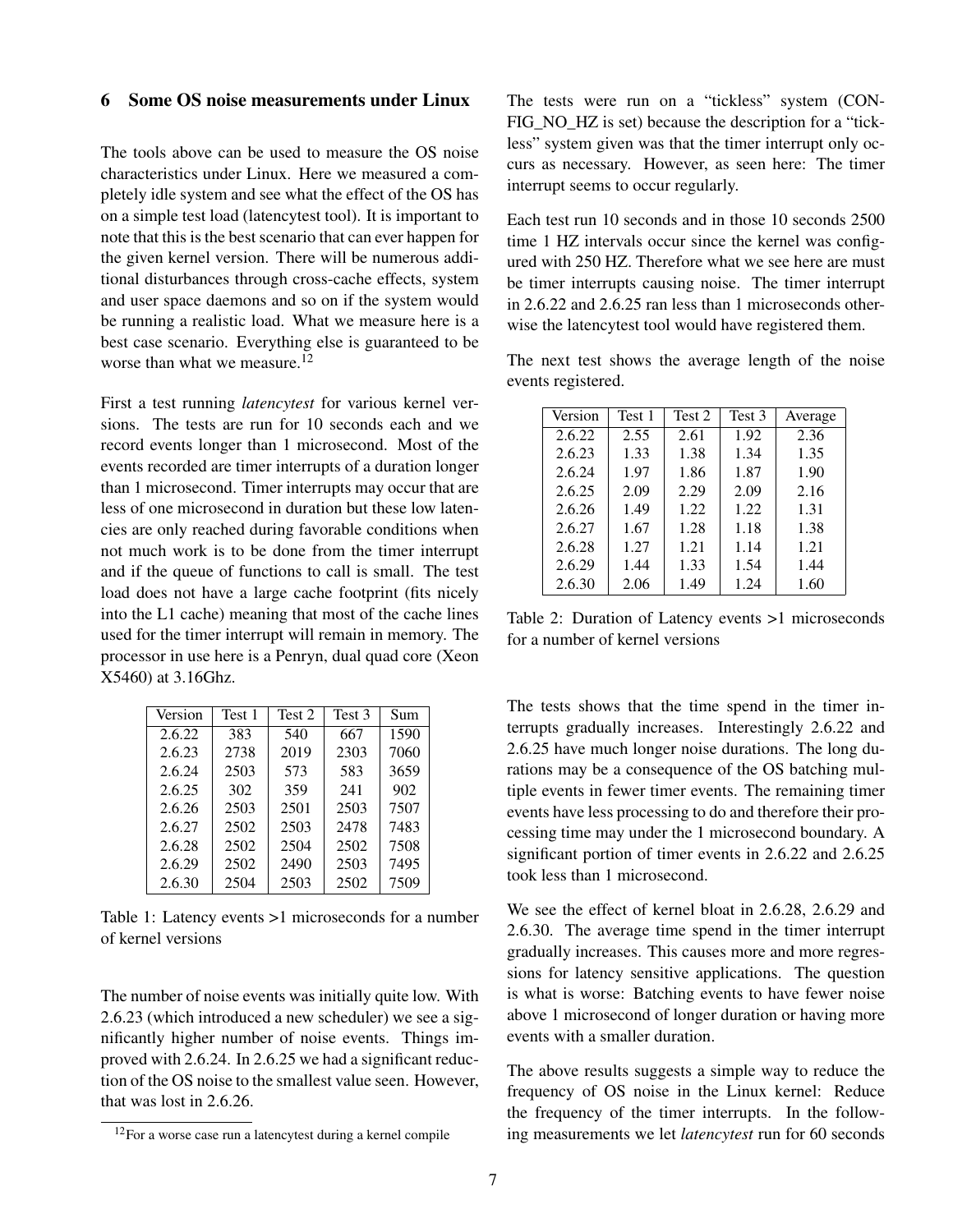and measure the number of noise events: Once with SCHED\_OTHER which allows the scheduler to schedule other processes on the processor (although there is nothing else running on the system). And the second time with a real time priority SCHED\_FIFO which does not allow the scheduler to take away the processor and give it to another process (but the kernel can still execute any of its threads and thereby create OS noise).

| HZ   | Events | Duration | CSw | <b>RT</b> | RT   |
|------|--------|----------|-----|-----------|------|
|      |        |          |     | events    | dur. |
| 18   | 1088   | 2.76     | 76  | 893       | 2.41 |
| 60   | 6042   | 2.62     | 95  | 6013      | 2.43 |
| 100  | 6012   | 2.47     | 103 | 6011      | 2.60 |
| 250  | 15024  | 2.52     | 94  | 15012     | 2.56 |
| 300  | 18022  | 2.16     | 65  | 18021     | 2.31 |
| 1000 | 60047  | 2.10     | 63  | 60043     | 2.20 |
| 4000 | 240139 | 2.00     | 61  | 240145    | 2.12 |

Table 3: Kernel Latency events depending on the timer interrupt frequency

The kernel supports timer interrupt frequencies (HZ) from 16 HZ to 4000 HZ. The arch specific configuration on x86 only allowed for 100-1000 HZ. A patch was used to extend the range of timer interrupt rates.

The effect of RT priorities is a bit disappointing. RT priorities do not significantly reduce the OS noise. RT scheduling prohibits context switches but these have a minor impact here. Pretty worrying is that in ranges higher than 250 HZ the overhead for RT scheduling increases and the timer interrupts become longer for RT scheduling despite the additional context switches that occur for SCHED\_OTHER.

The duration of the timer events slightly decreases as the number of timer interrupts per second is increased. However, the change in duration does not seem to be that significant. This suggests that it may be best to reduce HZ as much as possible especially since high resolution timers are used in various places in the kernel now were accurate reaction to timeouts is important.

Since we saw that CONFIG\_NO\_HZ does not eliminate the HZ frequency interrupts while a process is executing it is interesting to see how a kernel would behave without CONFIG\_NO\_HZ. Surprisingly OS noise is significantly reduced by switching CONFIG\_NO\_HZ off. The number of involuntary context switches is reduced. Average durations are significantly reduced. The number of events over 1 microseconds drops by half for 1000

| HZ.  | Events | Duration | CSw |
|------|--------|----------|-----|
| 18   | 1084   | 7.37     | 62  |
| 60   | 6016   | 2.02     | 63  |
| 100  | 6037   | 1.46     | 98  |
| 250  | 15016  | 1.87     | 61  |
| 300  | 18018  | 1.40     | 62  |
| 1000 | 34597  | 1.30     | 79  |
| 4000 | 151744 | 1.25     | 92  |

Table 4: Kernel Latency events for a system with ticks during 60 seconds

HZ and 4000 HZ. Switching off idle processor seems to be a very scheduler intensive activity. It is good for power consumption but it does not reduce the system noise as one would have expected.

# 7 Conclusion

The noise is there in the Linux kernel and it is gradually increasing as the kernel gets bloated with new features. I think it is necessary to keep an eye on the latencies created by the OS since we are seeing regressions when using newer kernels for latency sensitive applications.

In order to reduce the noise created in the Linux kernel we need to go beyond the real time scheduling policies (SCHED\_RR and SCHED\_FIFO). The following measures may be useful:

• Not running a timer interrupt if not necessary. Could we have a true tickless system? Currently Linux claims to be tickless but the truth is that a tick still is used when a process is running. A tick makes sense if multiple processes are contending for time on the same processor. If there is no other process at the same or higher priority contending then there is no need for a timer interrupt until the processor voluntarily gives up the time slice or until another process is created that can contend for the processor. We already have high res timers. Is it not possible to calculate how long a process is allowed to run and have the scheduler processing only occur when we reach that point?

If multiple processors are contending for a processor and we assign a time slice to a processor then there still is no reason to run an timer interrupt before the end of that time slice. The OS needs to have a concept of an on demand timer interrupt that is only enabled on request.